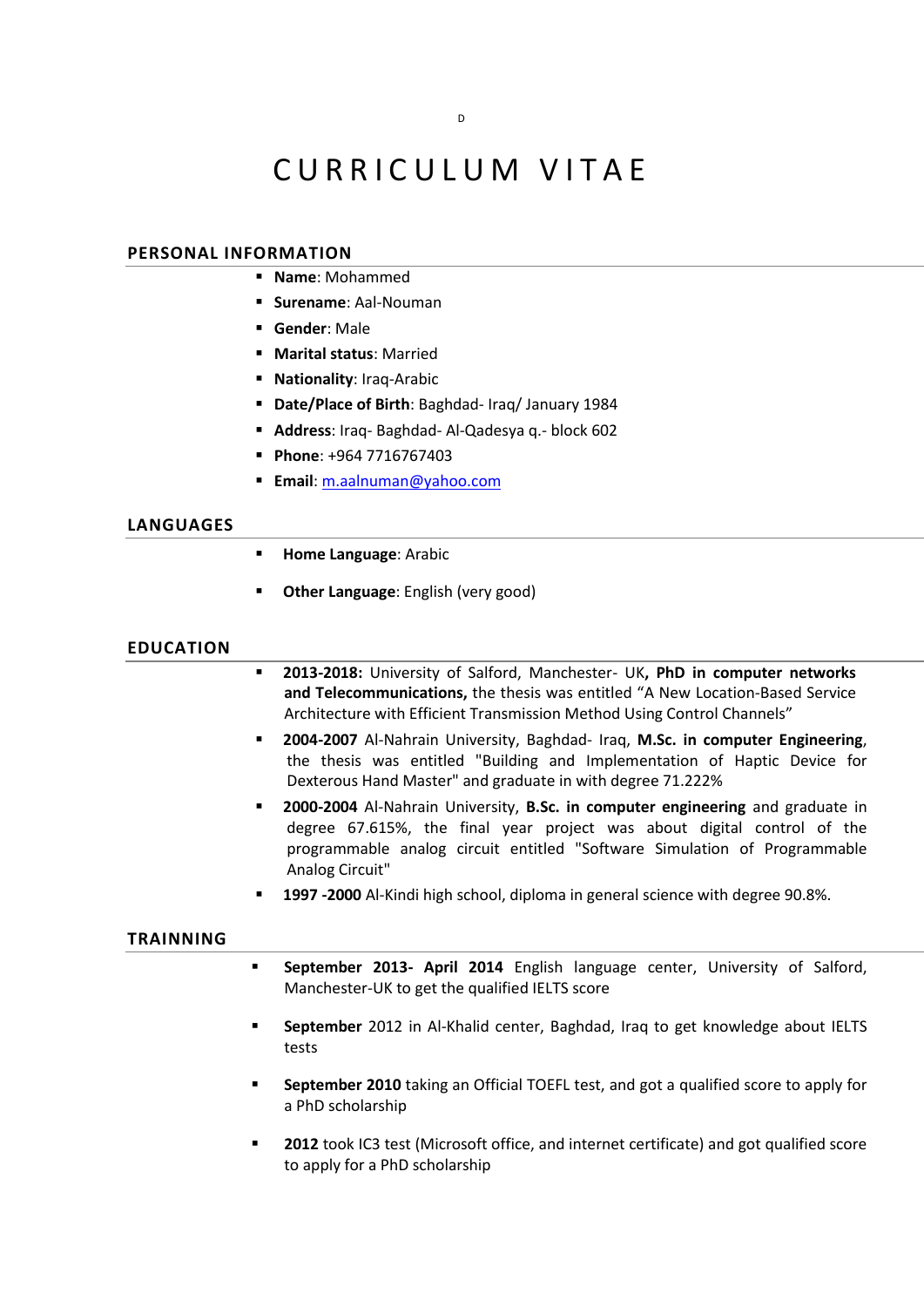# **QUALIFICATIONS**

- Experience in Matlab, Vienna simulator, VHDL, QualNet, NS2, OpNet
- Knowledge and experience in programming languages: Basic, Q-basic, visual basic, C, C++, Pascal.
- **K**nowledge in HTML, PHP, mysql
- Well known all the basic Microsoft office software: word, excel and power point.
- AutoCAD, photo shop, photo impression, 3d Max, adobe premiere, and audio effect.
- Experiences in Internet: download, browser, emailing, and security.
- Experiences in Microsoft windows maintenance.
- Good In social media marketing and management.

# **AWARDS RECEIVED**

- Receive more than 7 appreciation note from the chancellor of Al-Nahrain University for being excellent in my job.
- **EXEC** Receive appreciation note from deanery of engineering, Al-Nahrain university, Baghdad Iraq to participate in build the network of the internet cafe' of the college
- Receive appreciation note from the presidency of Al-Nahrain University for a Humanitarian fundraising volunteer job.

# **WORK EXPERIENCE**

- **November 2008 – till now**: Al-Nahrain University, Lecture in college of information Engineering, Baghdad Iraq, Teaching subjects: Telecommunication, Computer Architecture, Digital Logic circuits, Mobile Networks.
- **September 2015-september 2018**: University of Salford, Manchester-UK, part time lecturer, teaching subjects: mobile networks and networks simulation, embedded Systems, microcontroller,
- **April 2007 April 2008:** Al-Mazaya telecom company, Baghdad, Iraq as a network engineer.
- **December 2006- January 2007** Iraq, Baghdad, Al-Rasheed television Channel as an IT for Maintenance and networking
- **September 2005- January 2006:** Iraq, Baghdad, Al-Nahrain University as Hourly paid lecturer in "electrical circuit design"
- **December 2005-December 2006** Iraq, Baghdad, Baghdad Satellite Television channel as an IT for Maintenance and networking
- **October 2004-October 2005** *location*: Iraq, Baghdad, Al-Saidyah for computer services *job title*: technician

# **VOLUNTEER EXPERIENCE**

**2018** lecturer for Adobe Photoshop in Dijlah College, Baghdad, for two days.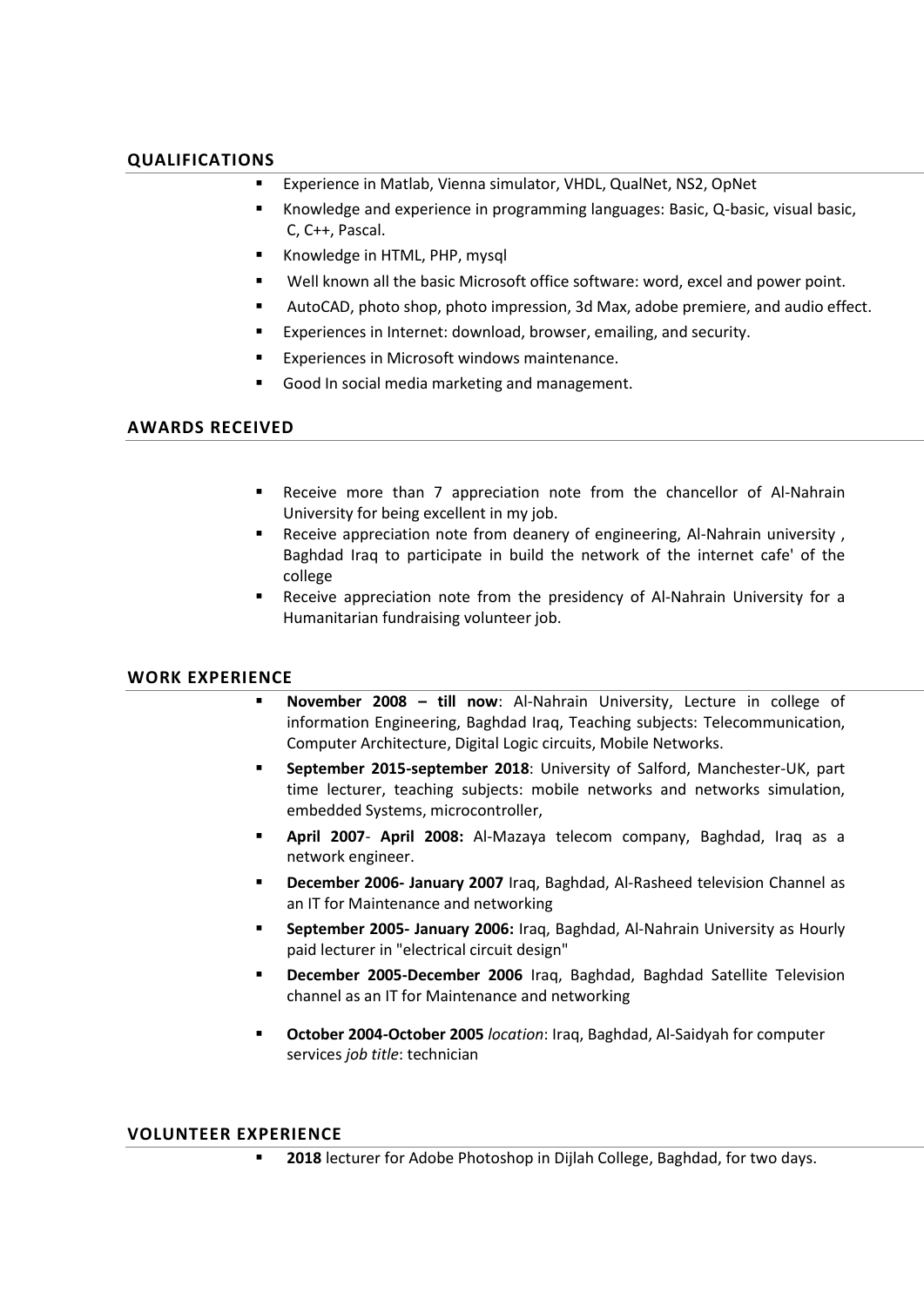- **2014** a lecturer in Embedded system lab in University of Salford , Manchester , UK
- **2006** lecturer in Internet, web sites, browser, and emailing. In computer engineering department.
- **2006** Participated in connection and wiring of the Internet cafe` of "Dijlah College".
- **2005** Participated in connection and wiring of the Internet cafe` of college of engineering at Al-Nahrain University.

# **REVIWEING**

Has reviewed more than 20 paper in different publishers, journals, and conferences like IEEE Access, IET.

The full list of papers reviewed can be seen in my publons accounts

<https://publons.com/researcher/2922986/mohammed-aal-nouman/>

# **PUBLICATIONS**

For the full pblication please see my google scholar page

<https://scholar.google.co.uk/citations?hl=en&user=WSXkfwMAAAAJ>

- **Indoor WLAN localization via adaptive Lasso Bayesian inference and** convex optimization, OA Abdullah, M Aal-nouman, A Al-joudi ,Cogent Engineering 7 (1), 1813677, 2020
- A Smart real-time tracking system using GSM/GPRS technologies, A Mustafa, MIA al-Nouman, OA Awad 2019 First International Conference of Computer and Applied Sciences, 2019
- Cloud-Based Vehicle Tracking System A Mustafa, MIA al-Nouman, OA Awad Iraqi Journal of Information and communication technology 2 (4), 21-30
- "Efficient Communications for Location-Based Services Using Spare Extensions of Control Channels in Mobile Networks" with H Takruri-Rizk and M Hope in New Technologies, Mobility and Security (NTMS), Cyprus 2016
- "Efficient message transmission method for in-vehicle emergency service" with H Takruri-Rizk and M Hope in Information Communication and Management (ICICM) ,UK 2016
- "A new architecture for location-based services core network to preserve user privacy" with OH Salman, H Takruri-Rizk and M Hope in New Trends in Information & Communications Technology Applications (NTICT) Baghdad 2017
- "A new location-based service architecture with efficient transmission method using control channels" with H. Takruri-Rizk and